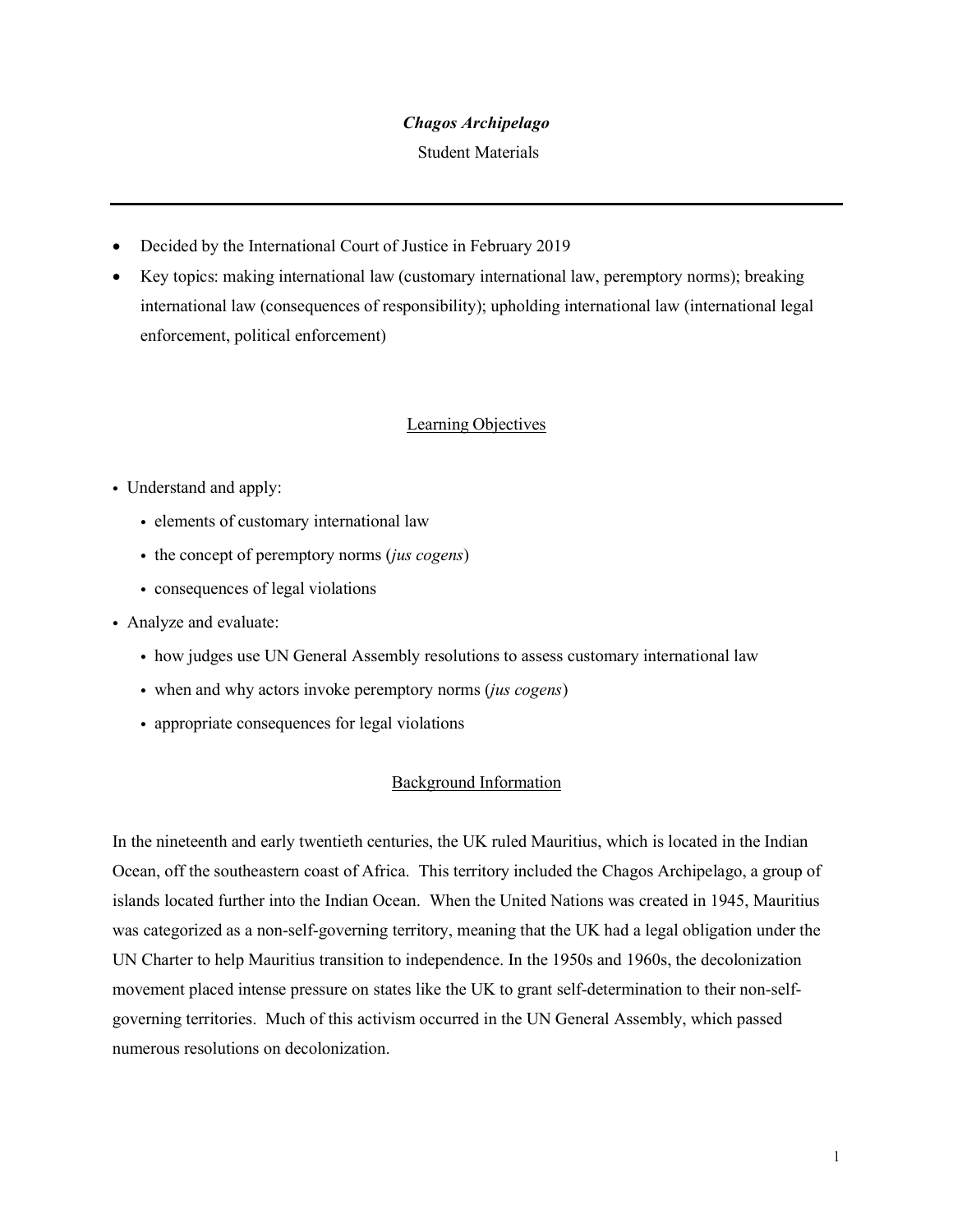In 1965, representatives of Mauritius, which was still under UK rule, agreed to allow the UK to incorporate the Chagos Archipelago into a new colony. In exchange, the UK promised to return the islands once they were no longer needed. In 1968, Mauritius became an independent state, but the Chagos Archipelago remained under UK control. Meanwhile, the UK signed a treaty in which it allowed the US to build a military base on Diego Garcia, the largest island in the Chagos Archipelago. As part of this construction, numerous residents of the Chagos Archipelago were forcibly deported from their homes and not allowed to return.

In subsequent decades, attempts were made to persuade the UK to return the Chagos Archipelago to Mauritius. The UK agreed to pay financial compensation to Mauritius in the early 1970s and 1980s. These payments were used to compensate individuals who had been forcibly deported. Yet many of these individuals continued to try to sue the UK in domestic and international courts so that they could return to their homeland. In 2017, the UN General Assembly asked the ICJ to issue an advisory opinion about the Chagos Archipelago. They asked the ICJ to rule on the legality of the UK's actions in 1965—1968 and the consequences of any legal violations. The UN General Assembly did not explicitly mention the US military base on Diego Garcia. But states and international law experts understood that the ICJ's ruling could have consequences for not only the UK, but also the US.

In its advisory opinion, the ICJ majority argued that the UK had broken customary international law in 1965—1968, and that the UK's rule over the Chagos Archipelago was an ongoing violation of international law. It argued that the UK had a legal obligation to cease this ongoing violation. However, the majority did not explicitly address the US military base on Diego Garcia. Several members of the majority issued separate opinions, in which they argued that the ICJ should have gone further in its ruling by arguing that the UK had violated a peremptory norm of international law that created a right to selfdetermination.<sup>1</sup> This finding would have invalidated the treaty between the UK and US that created the Diego Garcia military base.

# Relevant Legal Texts

UN General Assembly Resolution 1514 (1960) *Declaration on the Granting of Independence to Colonial Countries and Peoples*

<sup>1</sup> These judges include: Cançado Trindade (of Brazil), Robinson (of Jamaica), and Sebutinde (of Uganda).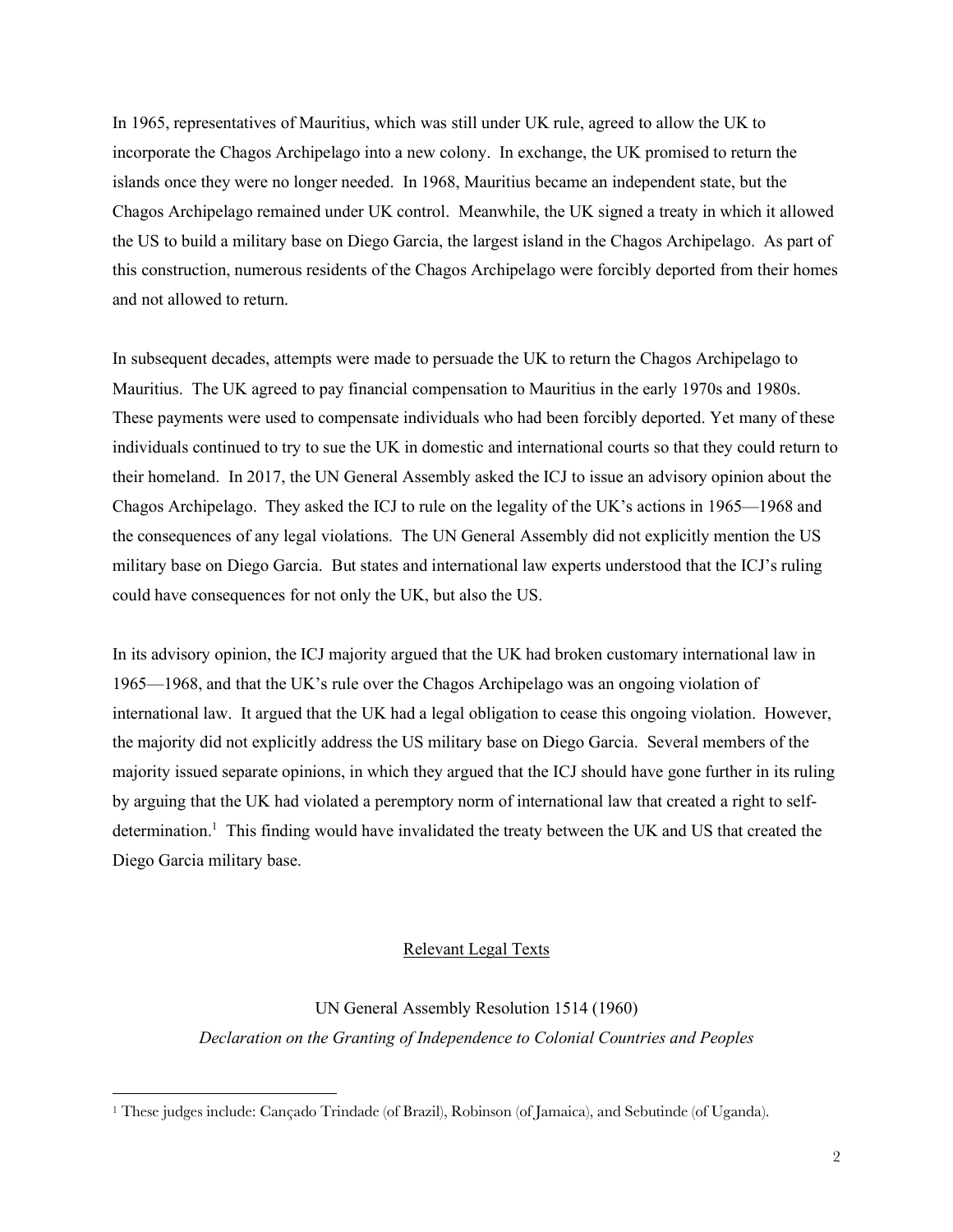- ! "The subjection of peoples to alien subjugation, domination and exploitation constitutes a denial of fundamental human rights" …
- ! "All peoples have the right to self-determination" …
- ! "Any attempt aimed at the partial or total destruction of the national unity and the territorial integrity of a country is incompatible with" the UN Charter

# UN General Assembly Resolution 2066 (1965)

Asks the UK "to take no action which would dismember the territory of Mauritius and violate its territorial sovereignty"

# UN General Assembly Resolution 2232 (1966)

"Reiterates … that any attempt aimed at the partial or total destruction of the national unity and the territorial integrity of colonial territories and the establishment of military bases and installations in these territories is incompatible with" the UN Charter and UNGA Resolution 1514 (1960)

UN General Assembly Resolution 2357 (1967)

"Reiterates … that any attempt aimed at the partial or total destruction of the national unity and the territorial integrity of colonial territories and the establishment of military bases and installations in these territories is incompatible with" the UN Charter and UNGA Resolution 1514 (1960)

# UN General Assembly Resolution 2625 (1970)

*Declaration on Principles of International Law Concerning Friendly Relations and Co-operation among States*:

- ! "Every state has the duty to promote, through joint and separate action, realization of the principle of equal rights and self-determination of peoples … and to render assistance … to bring a speedy end to colonialism" …
- ! "Every state shall refrain from any action aimed at the partial or total disruption of the national unity and territorial integrity of any other state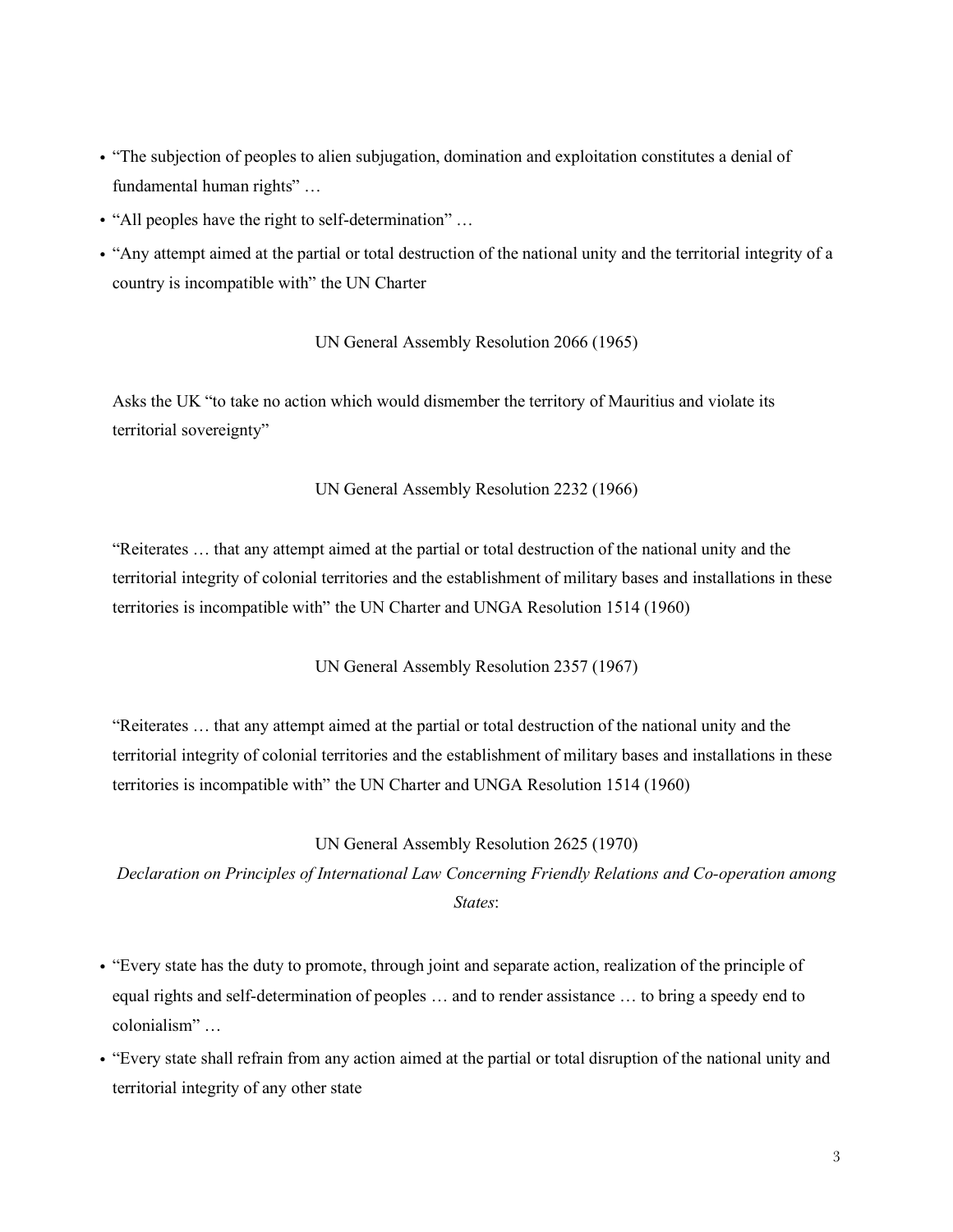#### Majority Opinion

The Court began by repeating the questions from the UN General Assembly's request for an advisory opinion:

The Court will now examine the two questions put by the General Assembly:

Question (a): "Was the process of decolonization of Mauritius lawfully completed when Mauritius was granted independence in 1968, following the separation of the Chagos Archipelago from Mauritius and having regard to international law, including obligations reflected in General Assembly Resolutions 1514 [(1960]), 2066 [(1965)], 2232 [(1966),] and 2357 [(1967)]?"

Question (b): "What are the consequences under international law, including obligations reflected in the above-mentioned resolutions, arising from the continued administration by the United Kingdom … of the Chagos Archipelago, including with respect to the inability of Mauritius to implement a programme for the resettlement on the Chagos Archipelago of its nationals, in particular those of Chagossian origin?" …

To answer the first question, the Court began by discussing the relevant time period for identifying the international law that applies to this dispute:

In Question (a), the General Assembly situates the process of decolonization of Mauritius in the period between the separation of the Chagos Archipelago from its territory in 1965 and its independence in 1968. It is therefore by reference to this period that the Court is required to identify the rules of international law that are applicable to that process.

Various participants have stated that international law is not frozen at the date when the first steps were taken towards the realization of the right to self-determination in respect of a territory.

The Court is of the view that, while its determination of the applicable law must focus on the period from 1965 to 1968, this will not prevent it, particularly when customary rules are at issue, from considering the evolution of the law on self-determination … Indeed, state practice and *opinio juris* … are consolidated and confirmed gradually over time.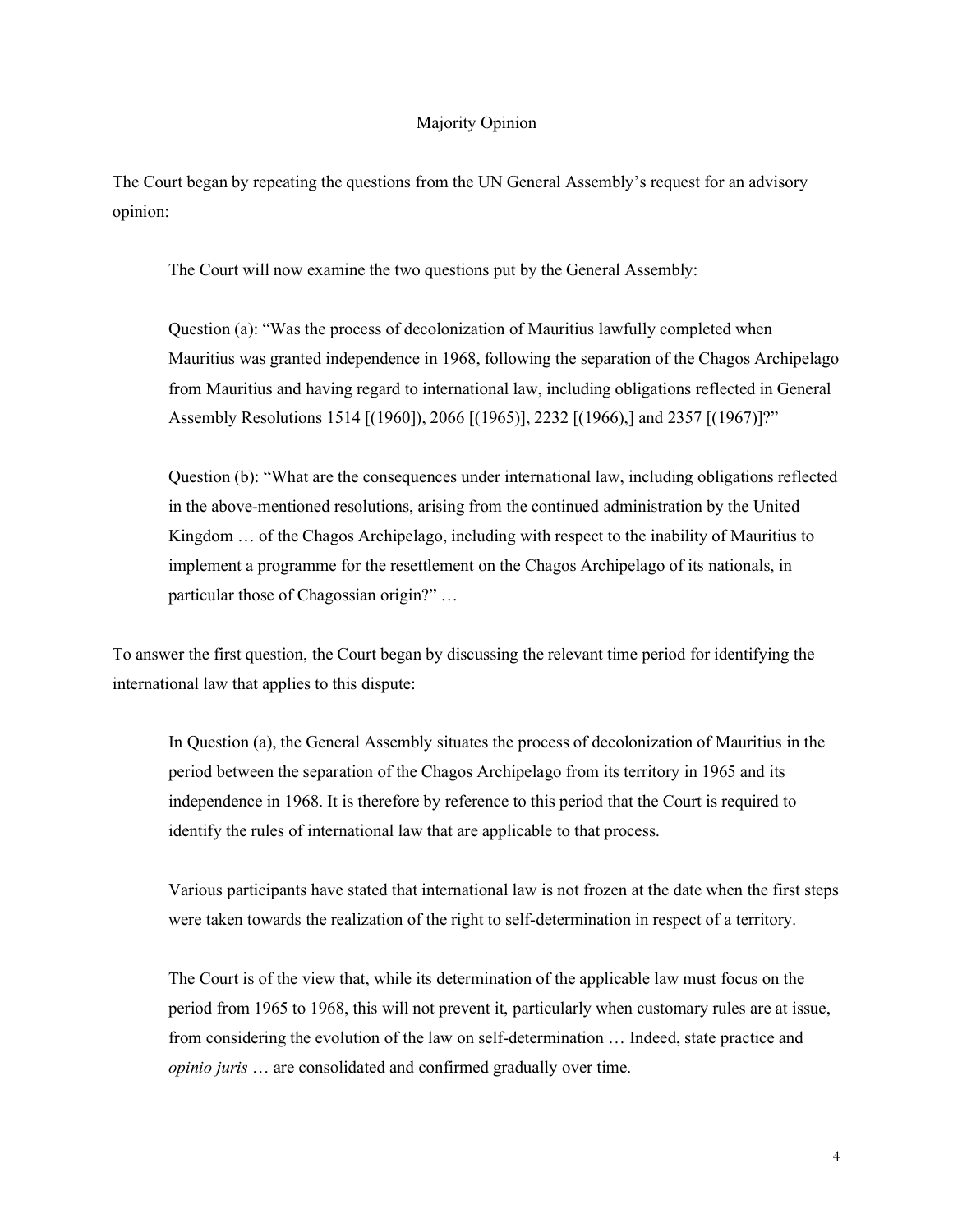The Court may also rely on legal instruments which postdate the period in question, when those instruments confirm or interpret pre-existing rules or principles …

The Court then described what was the applicable international law on decolonization in 1965–1968. In particular, it argued that the right to self-determination was part of customary international law:

The Court will have to determine the nature, content and scope of the right to self-determination applicable to the process of decolonization of Mauritius, a non-self-governing territory …

The participants in the advisory proceedings have adopted opposing positions on the customary status of the right to self-determination, its content and how it was exercised in the period between 1965 and 1968. Some participants have asserted that the right to self-determination was firmly established in customary international law at the time in question. Others have maintained that the right to self-determination was not an integral part of customary international law in the period under consideration.

The Court will begin by recalling that "respect for the principle of equal rights and selfdetermination of peoples" is one of the purposes of the United Nations … since [the UN Charter requires that] the "members of the United Nations which have or assume responsibilities for the administration of territories whose peoples have not yet attained a full measure of selfgovernment" are obliged to "develop [the] self-government" of those peoples …

In the Court's view, it follows that the legal régime of non-self-governing territories, as set out in … the Charter, was based on the progressive development of their institutions so as to lead the populations concerned to exercise their right to self-determination.

Having made respect for the principle of equal rights and self-determination of peoples one of the purposes of the United Nations, the Charter included provisions that would enable non-selfgoverning territories ultimately to govern themselves. It is in this context that the Court must ascertain when the right to self-determination crystallized as a customary rule binding on all states.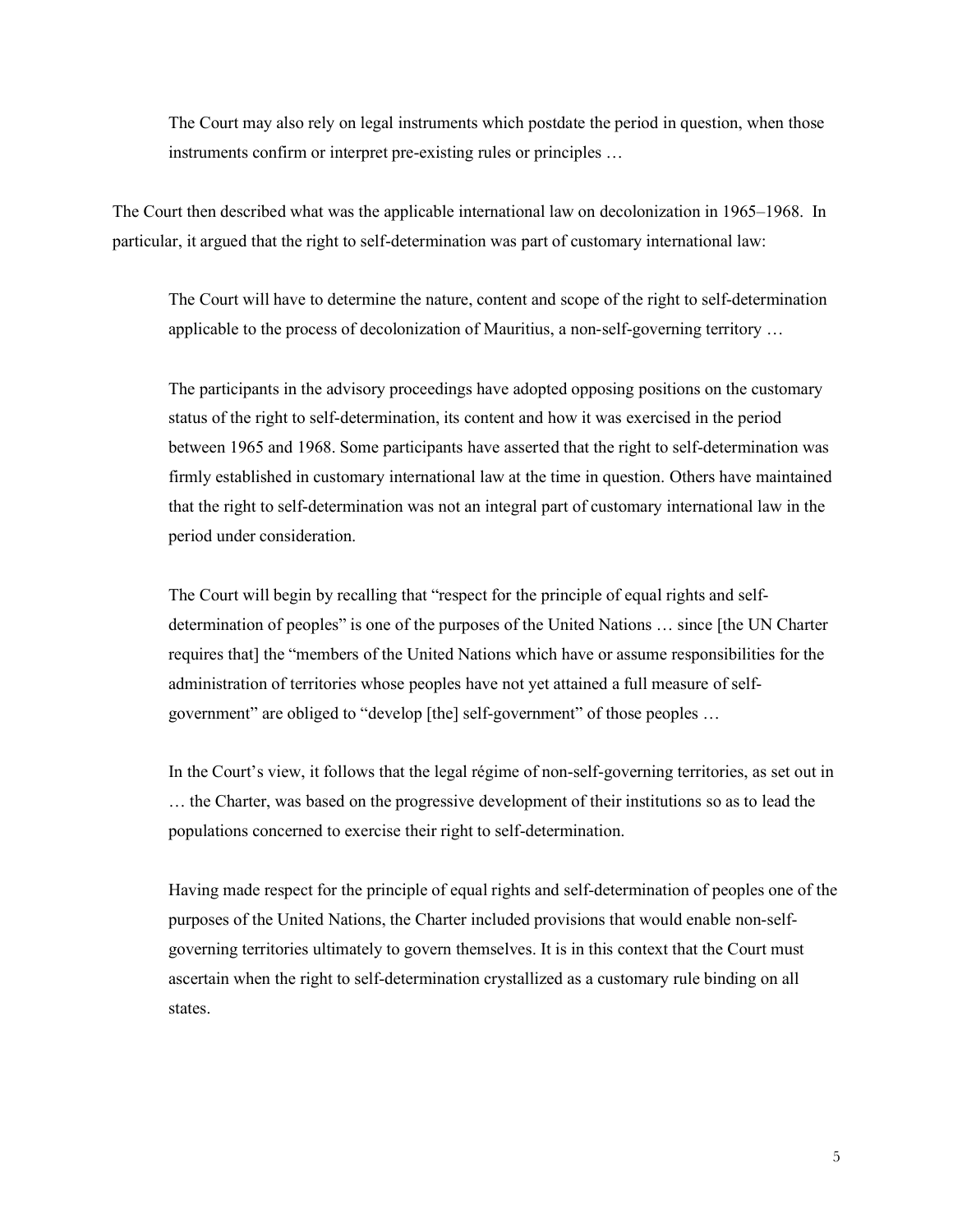Custom is constituted through "general practice accepted as law" … The Court has emphasized that both elements, namely general practice and *opinio juris*, which are constitutive of international custom, are closely linked …

The adoption of Resolution 1514 [(1960)] represents a defining moment in the consolidation of state practice on decolonization. Prior to that resolution, the General Assembly had affirmed on several occasions the right to self-determination … and a number of non-self-governing territories had acceded to independence. General Assembly Resolution 1514 ... clarifies the content and scope of the right to self-determination. The Court notes that the decolonization process accelerated in 1960, with 18 countries, including 17 in Africa, gaining independence. During the 1960s, the peoples of an additional 28 non-self-governing-territories exercised their right to selfdetermination and achieved independence. In the Court's view, there is a clear relationship between Resolution 1514 … and the process of decolonization following its adoption …

The Court considers that, although Resolution 1514 … is formally a recommendation, it has a declaratory character with regard to the right to self-determination as a customary norm, in view of its content and the conditions of its adoption. The resolution was adopted by 89 votes with 9 abstentions. None of the states participating in the vote contested the existence of the right of peoples to self-determination. Certain states justified their abstention on the basis of the time required for the implementation of such a right.

The wording used in Resolution 1514 … has a normative character, in so far as it affirms that "[a]ll peoples have the right to self-determination". Its preamble proclaims "the necessity of bringing to a speedy and unconditional end colonialism in all its forms and manifestations" and its first paragraph states that "[t]he subjection of peoples to alien subjugation, domination and exploitation constitutes a denial of fundamental human rights [and] is contrary to the Charter of the United Nations."

This resolution further provides that "[i]mmediate steps shall be taken, in Trust and Non-Self-Governing Territories or all other territories which have not yet attained independence, to transfer all powers to the peoples of those territories, without any conditions or reservations, in accordance with their freely expressed will and desire". In order to prevent any dismemberment of non-self-governing territories, paragraph 6 of Resolution 1514 … provides that: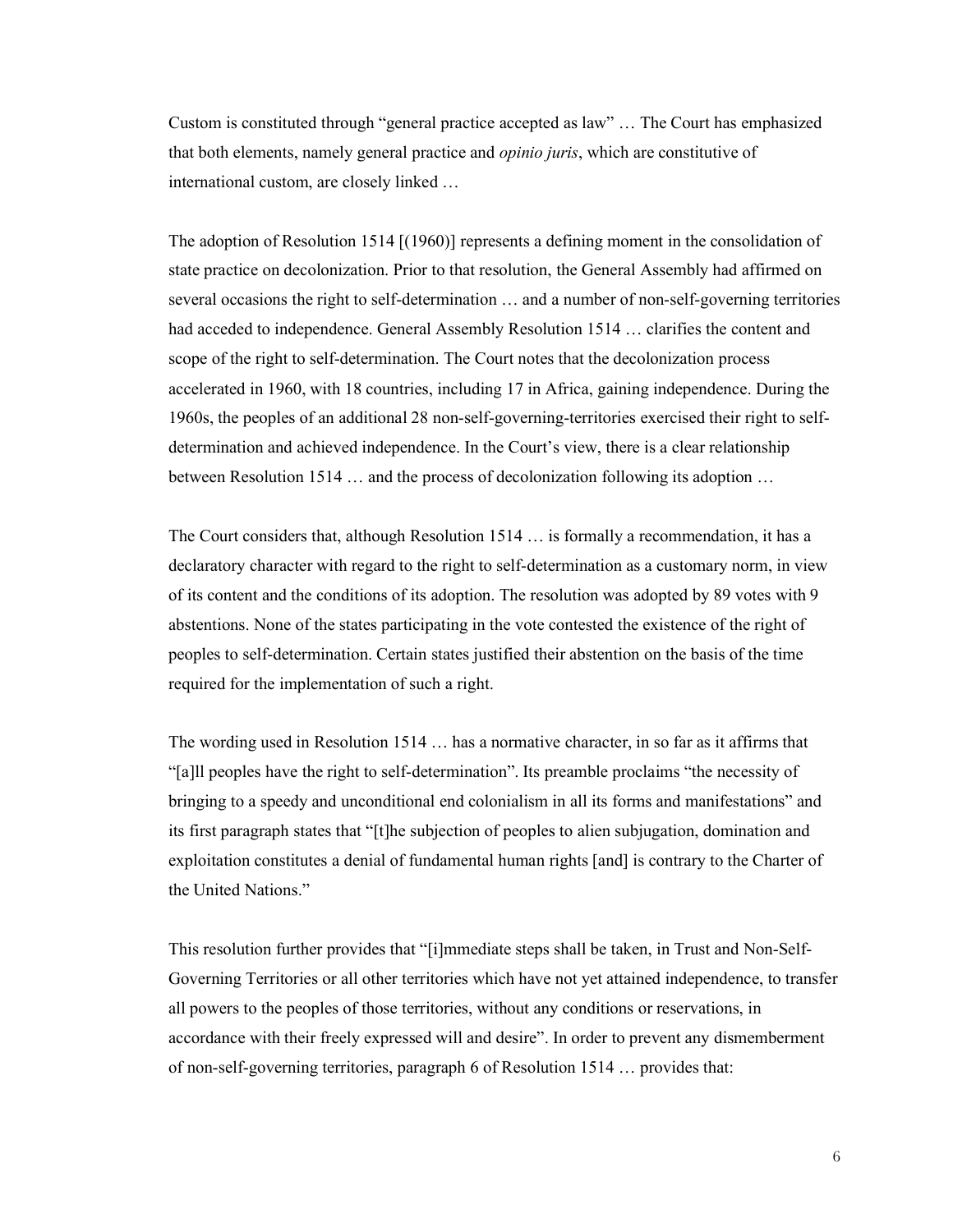"Any attempt aimed at the partial or total disruption of the national unity and the territorial integrity of a country is incompatible with the purposes and principles of the Charter of the United Nations." …

The International Covenant on Civil and Political Rights and … the International Covenant on Economic, Social and Cultural Rights … reaffirms the right of all peoples to self-determination, and provides … that:

"The states parties to the present Covenant, including those having responsibility for the administration of non-self-governing and trust territories, shall promote the realization of the right of self-determination, and shall respect that right, in conformity with the provisions of the Charter of the United Nations."

The nature and scope of the right to self-determination of peoples, including respect for "the national unity and territorial integrity of a state or country", were reiterated in the Declaration on Principles of International Law concerning Friendly Relations and Co-operation among States … This Declaration was annexed to General Assembly Resolution 2625 [(1970)]. By recognizing the right to self-determination as one of the "basic principles of international law", the Declaration confirmed its normative character under customary international law.

The means of implementing the right to self-determination in a non-self-governing territory ... were set out in … General Assembly Resolution 1541 [(1960)]:

"A non-self-governing territory can be said to have reached a full measure of selfgovernment by:

- (a) Emergence as a sovereign independent state;
- (b) Free association with an independent state; or
- (c) Integration with an independent state." …

The Court recalls that the right to self-determination of the people concerned is defined by reference to the entirety of a non-self-governing territory, as stated in the aforementioned paragraph 6 of Resolution 1514 … Both state practice and *opinio juris* at the relevant time confirm the customary law character of the right to territorial integrity of a non-self-governing territory as a corollary of the right to self-determination. No example has been brought to the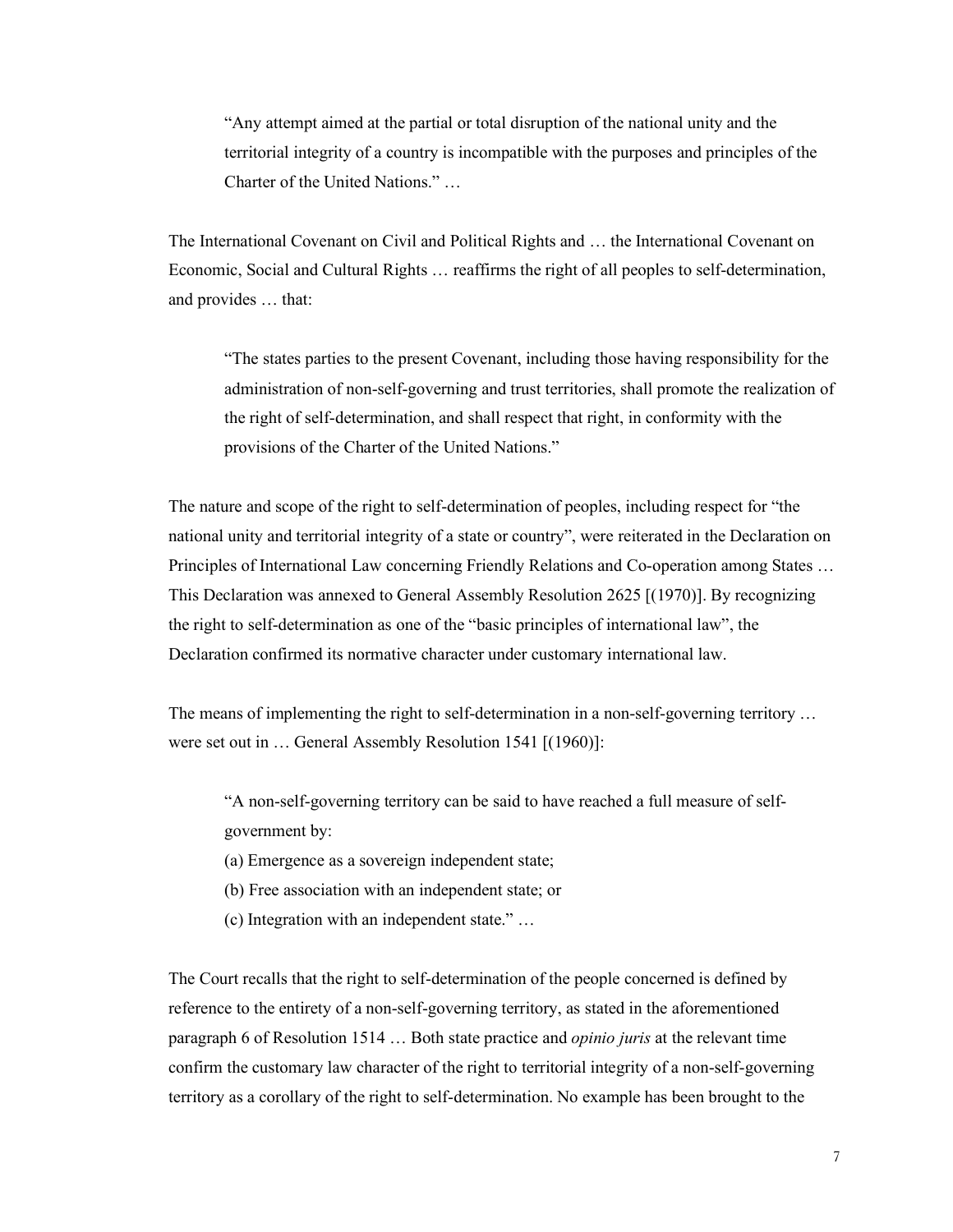attention of the Court in which, following the adoption of Resolution 1514 …, the General Assembly or any other organ of the United Nations has considered as lawful the detachment by the administering power of part of a non-self-governing territory, for the purpose of maintaining it under its colonial rule. States have consistently emphasized that respect for the territorial integrity of a non-self-governing territory is a key element of the exercise of the right to selfdetermination under international law. The Court considers that the peoples of non-self-governing territories are entitled to exercise their right to self-determination in relation to their territory as a whole, the integrity of which must be respected by the administering power. It follows that any detachment by the administering power of part of a non-self-governing territory, unless based on the freely expressed and genuine will of the people of the territory concerned, is contrary to the right to self-determination …

The Court then described the historical role of the UN General Assembly in overseeing decolonization:

The General Assembly has played a crucial role in the work of the United Nations on decolonization … It has overseen the implementation of the obligations of member states in this regard …

It is in this context that the Court is asked in Question (a) to consider … the obligations reflected in General Assembly Resolutions 2066 [(1965)], 2232 [(1966),] and 2357[(1967)].

In Resolution 2066 [(1965)], having noted "with deep concern that any step taken by the administering power to detach certain islands from the territory of Mauritius for the purpose of establishing a military base would be in contravention of the Declaration, and in particular of paragraph 6 thereof", the General Assembly, in the operative part of the text, invites "the administering power to take no action which would dismember the territory of Mauritius and violate its territorial integrity".

In Resolutions 2232 [(1966)] and 2357 [(1967)], which are more general in nature and relate to the monitoring of the situation in a number of non-self-governing territories, the General Assembly

"[r]eiterates … that any attempt aimed at the partial or total disruption of the national unity and the territorial integrity of colonial territories and the establishment of military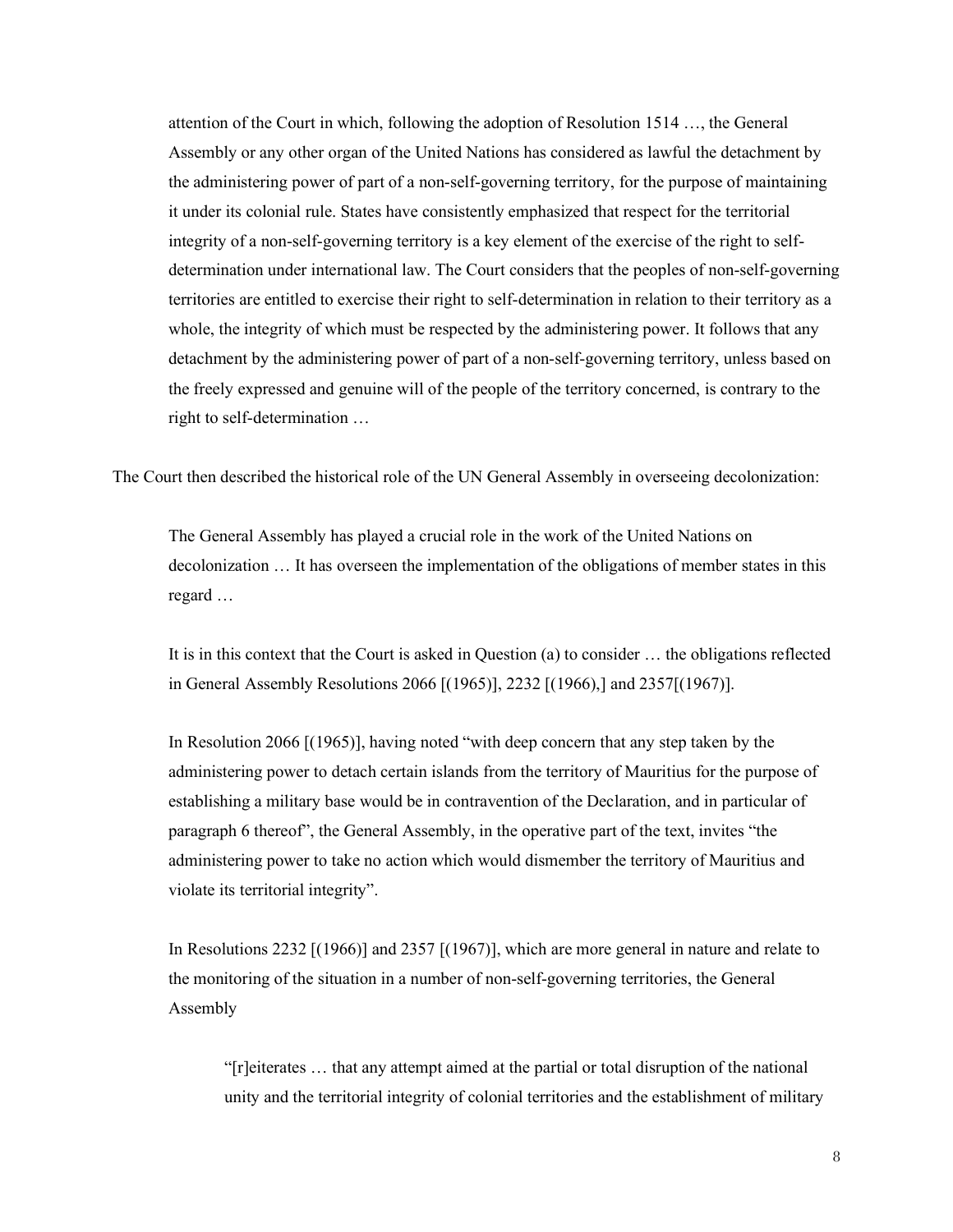bases and installations in these territories is incompatible with the purposes and principles of the Charter of the United Nations and of General Assembly Resolution 1514" …

In the Court's view, by inviting the United Kingdom to comply with its international obligations in conducting the process of decolonization of Mauritius, the General Assembly acted within the framework of the Charter and within the scope of the functions assigned to it to oversee the application of the right to self-determination. The General Assembly assumed those functions in order to supervise the implementation of obligations incumbent upon administering powers under the Charter … It has been the Assembly's consistent practice to adopt resolutions to pronounce on the specific situation of any non-self-governing territory … The General Assembly also monitors the means by which the free and genuine will of the people of a non-self-governing territory is expressed, including the formulation of questions submitted for popular consultation.

The General Assembly has consistently called upon administering powers to respect the territorial integrity of non-self-governing territories …

Finally, the Court applied the relevant law to the specific of the dispute. It began by noting that the Chagos Archipelago had long been considered part of Mauritius:

Following the conclusion of the 1814 Treaty of Paris, the "island of Mauritius and the dependencies of Mauritius" …, including the Chagos Archipelago, were administered without interruption by the United Kingdom. This is how the whole of Mauritius, including its dependencies, came to appear on the list of non-self-governing territories drawn up by the General Assembly … It was on this basis that the United Kingdom regularly provided the General Assembly with information relating to the existing conditions in that territory … Therefore, at the time of its detachment from Mauritius in 1965, the Chagos Archipelago was clearly an integral part of that non-self-governing territory.

In [1965,] representatives of Mauritius, which was still under the authority of the United Kingdom as administering power, agreed in principle to the detachment of the Chagos Archipelago from the territory of Mauritius. This agreement in principle was given on condition that the archipelago could not be ceded to any third party and would be returned to Mauritius at a later date, a condition which was accepted at the time by the United Kingdom.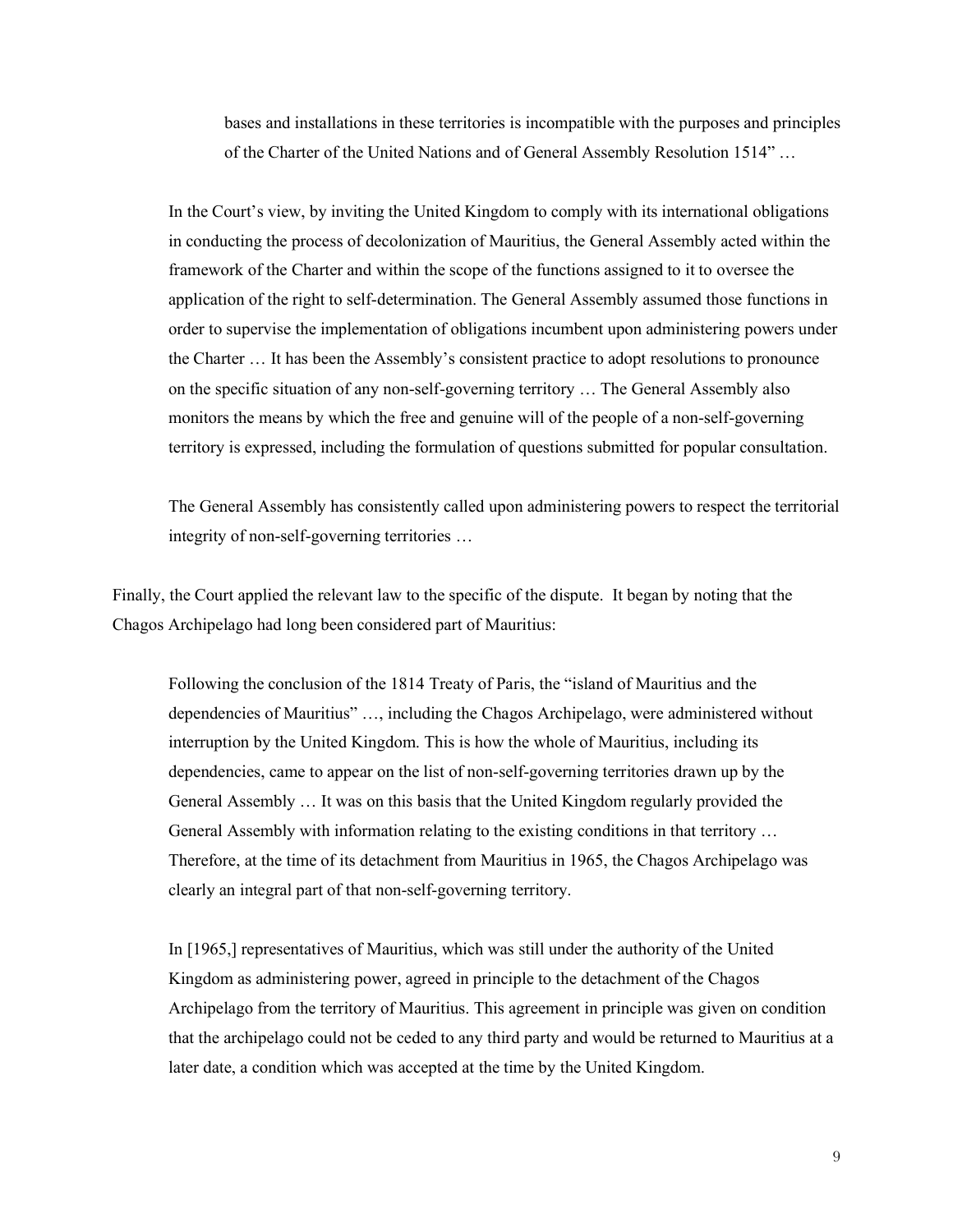The Court observes that when the [representative of Mauritius] agreed in principle to the detachment from Mauritius of the Chagos Archipelago, Mauritius was, as a colony, under the authority of the United Kingdom … In the Court's view, it is not possible to talk of an international agreement, when one of the parties to it, Mauritius, which is said to have ceded the territory to the United Kingdom, was under the authority of the latter … Having reviewed the circumstances in which the [representatives] of the colony of Mauritius agreed in principle to the detachment of the Chagos Archipelago …, the Court considers that this detachment was not based on the free and genuine expression of the will of the people concerned.

In its Resolution 2066 [(1965)], adopted a few weeks after the detachment of the Chagos Archipelago, the General Assembly deemed it appropriate to recall the obligation of the United Kingdom, as the administering power, to respect the territorial integrity of Mauritius. The Court considers that the obligations arising under international law and reflected in the resolutions adopted by the General Assembly during the process of decolonization of Mauritius require the United Kingdom, as the administering power, to respect the territorial integrity of that country, including the Chagos Archipelago.

The Court concludes that, as a result of the Chagos Archipelago's unlawful detachment and its incorporation into a new colony …, the process of decolonization of Mauritius was not lawfully completed when Mauritius acceded to independence in 1968.

The Court then turned to the second question posed by the UN General Assembly: what are the legal consequences of the UK's actions? It noted that states disagreed about which consequences were appropriate:

Several participants in the proceedings before the Court have argued that the United Kingdom's continued administration of the Chagos Archipelago has consequences under international law not only for the United Kingdom itself, but also for other states and international organizations. The consequences mentioned include the requirement for the United Kingdom to put an immediate end to its administration of the Chagos Archipelago and return it to Mauritius. Some participants have gone further, advocating that the United Kingdom must make good the injury suffered by Mauritius. Others have considered that the former administering power must cooperate with Mauritius regarding the resettlement on the Chagos Archipelago of the nationals of the latter …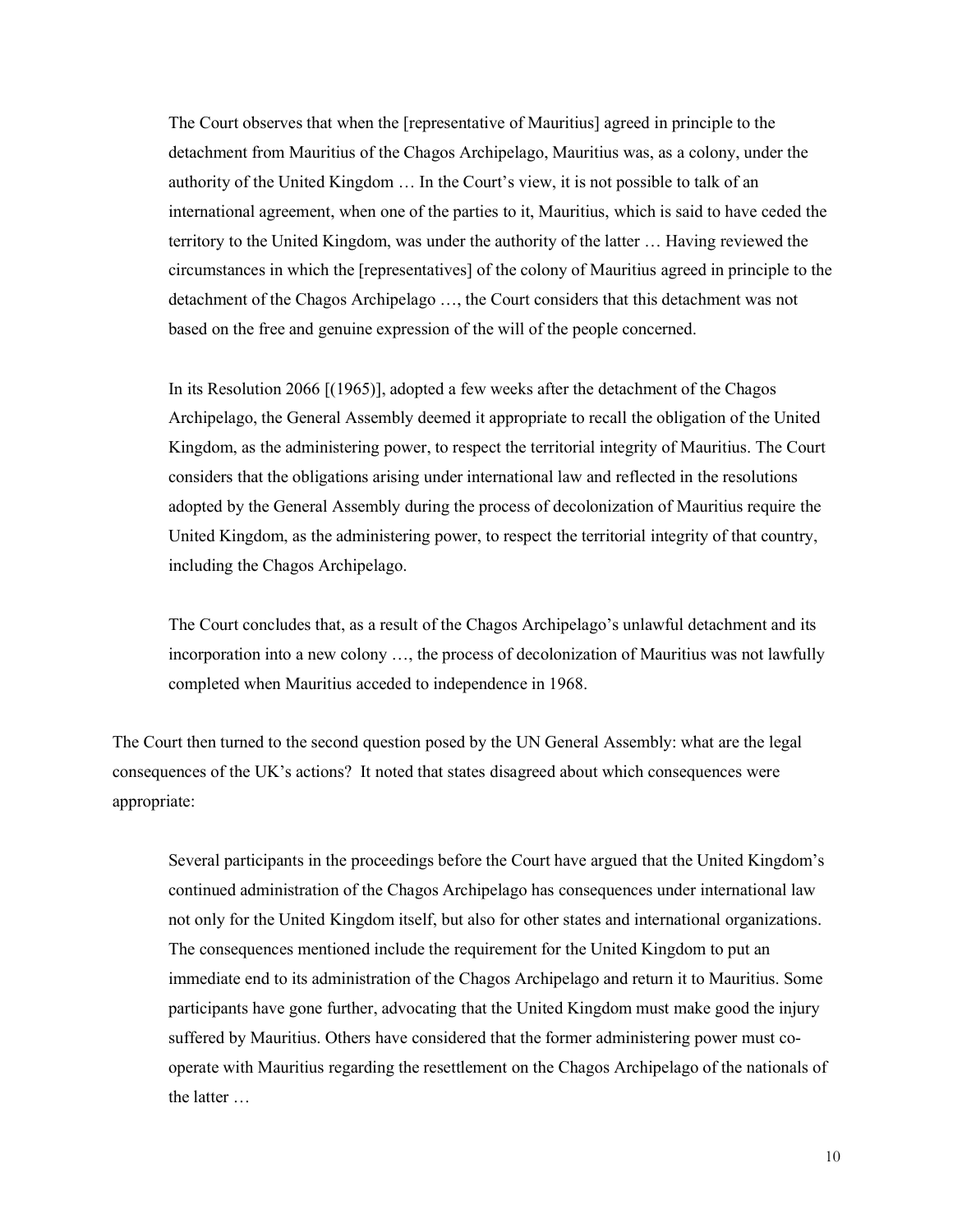In contrast, one participant has contended that the only consequence for the United Kingdom under international law concerns the retrocession of the Chagos Archipelago when it is no longer needed for the defence purposes of that state. Finally, a few participants have taken the view that the time frame for completing the decolonization of Mauritius is a matter for bilateral negotiations to be conducted between Mauritius and the United Kingdom.

As regards the consequences for third states, some participants have maintained that those states have an obligation not to recognize the unlawful situation resulting from the United Kingdom's continued administration of the Chagos Archipelago and not to render assistance in maintaining it.

The Court then put forth its own view. It argued that the UK had an obligation to cease the continuing violation. However, it did not provide any specific reparations, instead referring the issue to the UN General Assembly:

The Court having found that the decolonization of Mauritius was not conducted in a manner consistent with the right of peoples to self-determination, it follows that the United Kingdom's continued administration of the Chagos Archipelago constitutes a wrongful act entailing the international responsibility of that state … It is an unlawful act of a continuing character which arose as a result of the separation of the Chagos Archipelago from Mauritius.

Accordingly, the United Kingdom is under an obligation to bring an end to its administration of the Chagos Archipelago as rapidly as possible, thereby enabling Mauritius to complete the decolonization of its territory in a manner consistent with the right of peoples to selfdetermination.

The modalities necessary for ensuring the completion of the decolonization of Mauritius fall within the remit of the United Nations General Assembly, in the exercise of its functions relating to decolonization. As the Court has stated in the past, it is not for it to "determine what steps the General Assembly may wish to take after receiving the Court's opinion or what effect that opinion may have in relation to those steps" …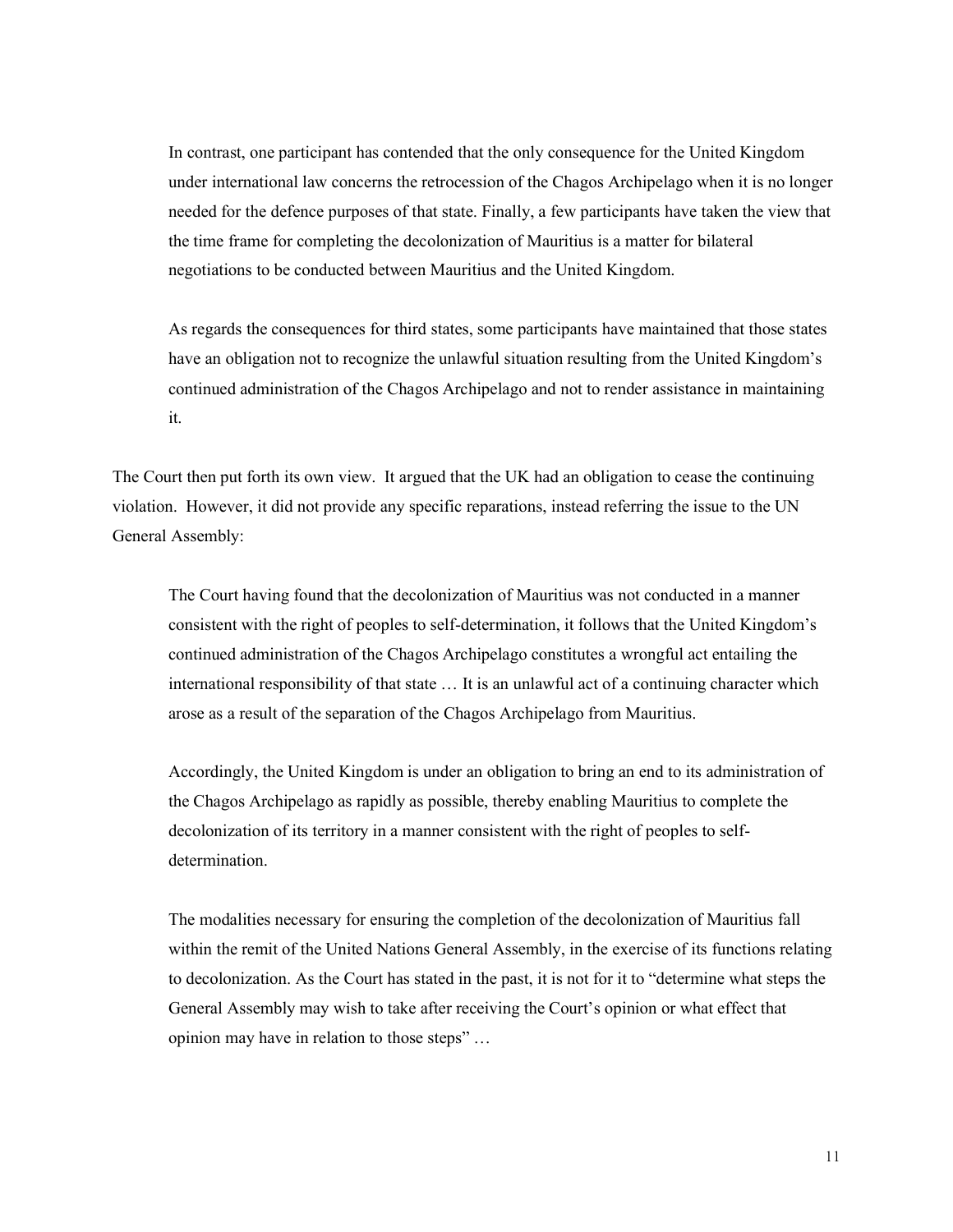Since respect for the right to self-determination is an obligation *erga omnes*, all states have a legal interest in protecting that right … The Court considers that, while it is for the General Assembly to pronounce on the modalities required to ensure the completion of the decolonization of Mauritius, all member states must co-operate with the United Nations to put those modalities into effect …

As regards the resettlement on the Chagos Archipelago of Mauritian nationals … this is an issue … which should be addressed by the General Assembly during the completion of the decolonization of Mauritius …

The Court concludes that the United Kingdom has an obligation to bring to an end its administration of the Chagos Archipelago as rapidly as possible, and that all member states must co-operate with the United Nations to complete the decolonization of Mauritius.

### Separate Opinion of Judge Sebutinde

Judge Sebutinde began by writing that she agreed with the key elements of the majority judgment:

The Court correctly recognizes that by 1960 the obligation to respect the right to selfdetermination of non-self-governing countries and peoples had attained the status of a customary rule … and was, therefore, applicable from 1965 to 1968 during the decolonization process of Mauritius … The Court also correctly opines that during the process of decolonizing Mauritius, the United Kingdom as administering power, was under a duty to respect the territorial integrity of the whole of Mauritius, including the Chagos Archipelago … By unlawfully detaching the Chagos Archipelago in 1965 and incorporating it into a new colony … prior to Mauritius' independence in 1968, the United Kingdom violated the right of the Mauritian people to selfdetermination in failing to respect the territorial integrity of the former colony as a whole unit.

Furthermore, I concur that the applicable law for determining the consequences of the United Kingdom's continued administration of the Chagos Archipelago ... is the international law applicable today … The Court rightly opines that the United Kingdom's continued administration of the Chagos Archipelago constitutes "a wrongful act . . . of a continuing character" entailing the international responsibility of that state …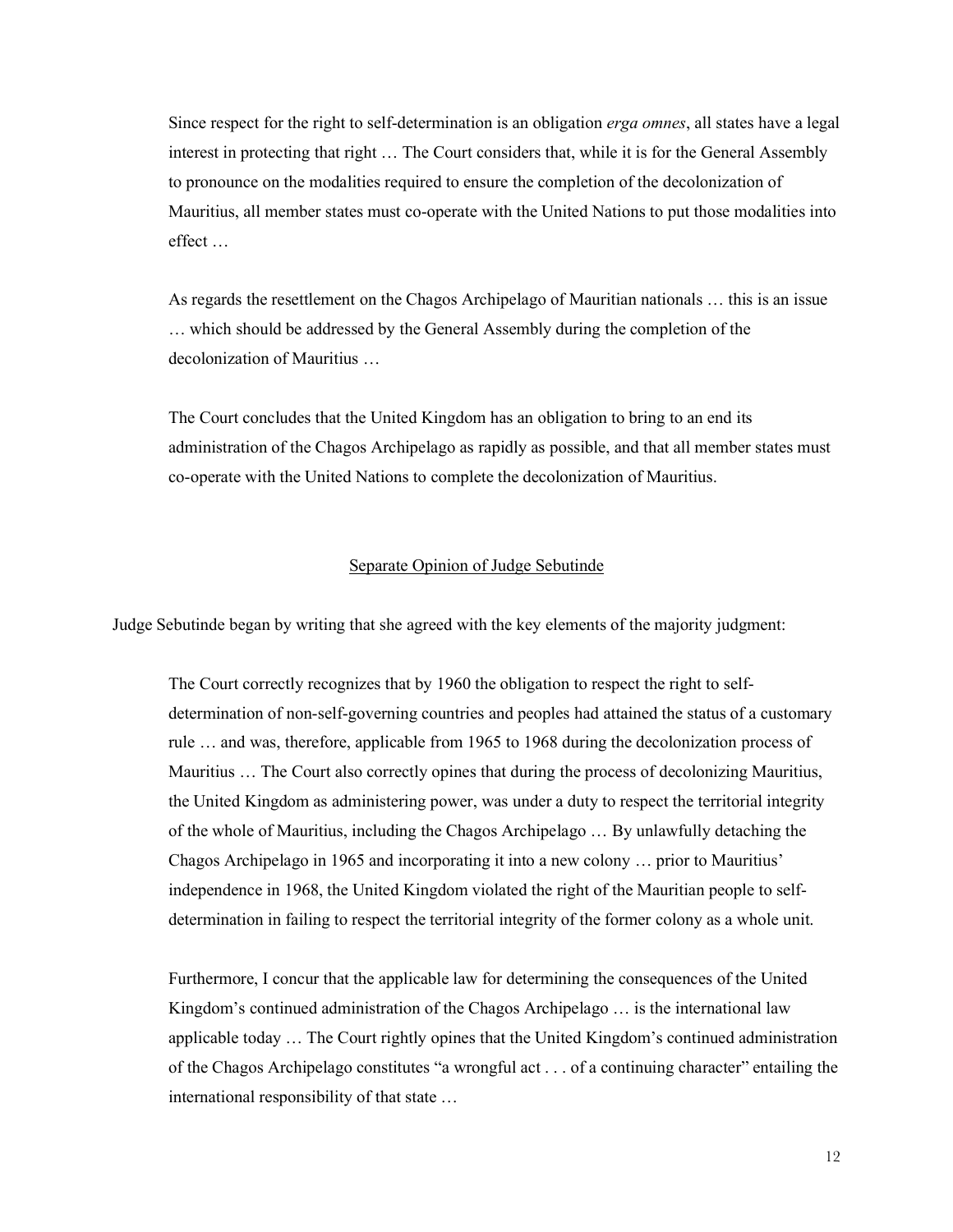However, Judge Sebutinde also argued that the UK violated a peremptory norm. This conclusion affected the consequences of a legal violation:

The Court fails in the Opinion to recognize that the right to self-determination has evolved into a peremptory norm of international law (*jus cogens*), from which no derogation is permitted and the breach of which has consequences not just for the administering power concerned, but also for all states … Having failed to recognize the peremptory nature of the rule at issue, the Court has, in my view, insufficiently articulated the consequences of the United Kingdom's continued administration of the Chagos Archipelago for third states …

Judge Sebutinde proceeded to describe the concept of peremptory norms. She then summarized the conclusions of the International Law Commission about the consequences of breaking peremptory norms (which the ILC describes as "serious breaches"):

Peremptory norms occupy a superior position within the hierarchy of customary international law. As set forth in Article 53 of the 1969 Vienna Convention on the Law of Treaties (hereinafter the "Vienna Convention"), a peremptory norm "is a norm accepted and recognized by the international community of states as a whole as a norm from which no derogation is permitted". The Court has expressly recognized the supremacy of peremptory norms in the international legal order and has held that the prohibitions against genocide and torture are norms of a peremptory character.

The status of a norm as peremptory has significant consequences. As reflected in Article 53 of the Vienna Convention, the primary consequence is non-derogation. The consequence of invalidity of treaties that conflict with a peremptory norm, which follows from the rule of non-derogation, is set forth in Articles 53 and 64 of the Vienna Convention. Article 53 provides that "[a] treaty is void if, at the time of its conclusion, it conflicts with a peremptory norm". Article 64 further provides that "[i]f a new peremptory norm of general international law emerges, any existing treaty which is in conflict with that norm becomes void and terminates". These rules are now part of customary international law. This is reflected in the extensive practice of states declaring that a given treaty was invalid due to a purported inconsistency with a peremptory norm.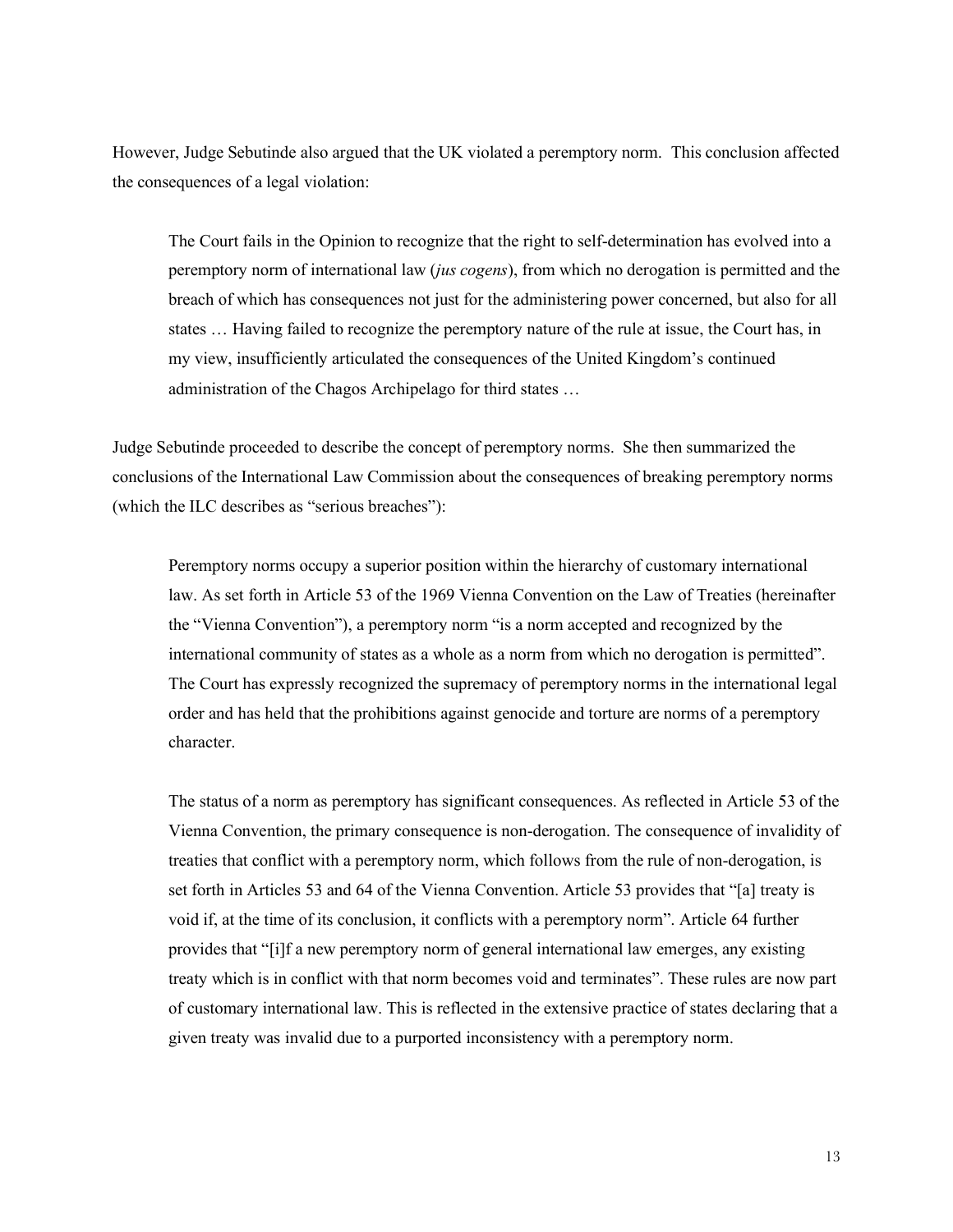Additionally, the serious breach of a peremptory norm of international law has significant consequences for all states. As set forth [by] the International Law Commission[:]

(a) States shall co-operate to bring to an end through lawful means any serious breach … (b) No state shall recognize as lawful a situation created by a serious breach …, nor render aid or assistance in maintaining that situation …

She then argued that the right of self-determination is a peremptory norm. She argued that territorial integrity is a key part of this concept:

There can be no doubt that the inalienable right to self-determination sits at the pinnacle of the international legal order. It is set forth in … the United Nations Charter as one of the purposes and principles of the United Nations. Characterizations of the right to self-determination as a peremptory norm stretch back many decades and are now far too common to ignore. Eminent jurists, including former and current members of this Court, have recognized the peremptory character of the right to self-determination. It has also been recognized as a peremptory norm by courts and tribunals, United Nations Special Rapporteurs, ILC members, and the ILC itself. In 1964, when the … General Assembly discussed the ILC's draft articles on the law of treaties, many states endorsed the characterization of the right to self-determination as a peremptory norm and only one state voiced opposition. These statements and instruments inexorably demonstrate that the right to self-determination is a rule of special importance in the international legal order.

In my view, the Court should have expressly recognized that in the context of decolonization, the rule requiring respect for the territorial integrity of a self-determination unit is now a peremptory norm. It lies at the very heart of the right to self-determination. Any derogation from this rule during a decolonization process would present the colonial power with the opportunity to endlessly perpetuate colonial domination, thereby rendering the right to self-determination illusory.

State practice demonstrates that in the context of decolonization, the relevant self-determination unit is the entirety of a colonial territory. Since Resolution 1514, the General Assembly has routinely taken this position. On a few rare occasions the international community has made exceptions to this practice in recognition that the relevant people for the purposes of selfdetermination did not correspond to the colonial boundaries. However, this was strictly in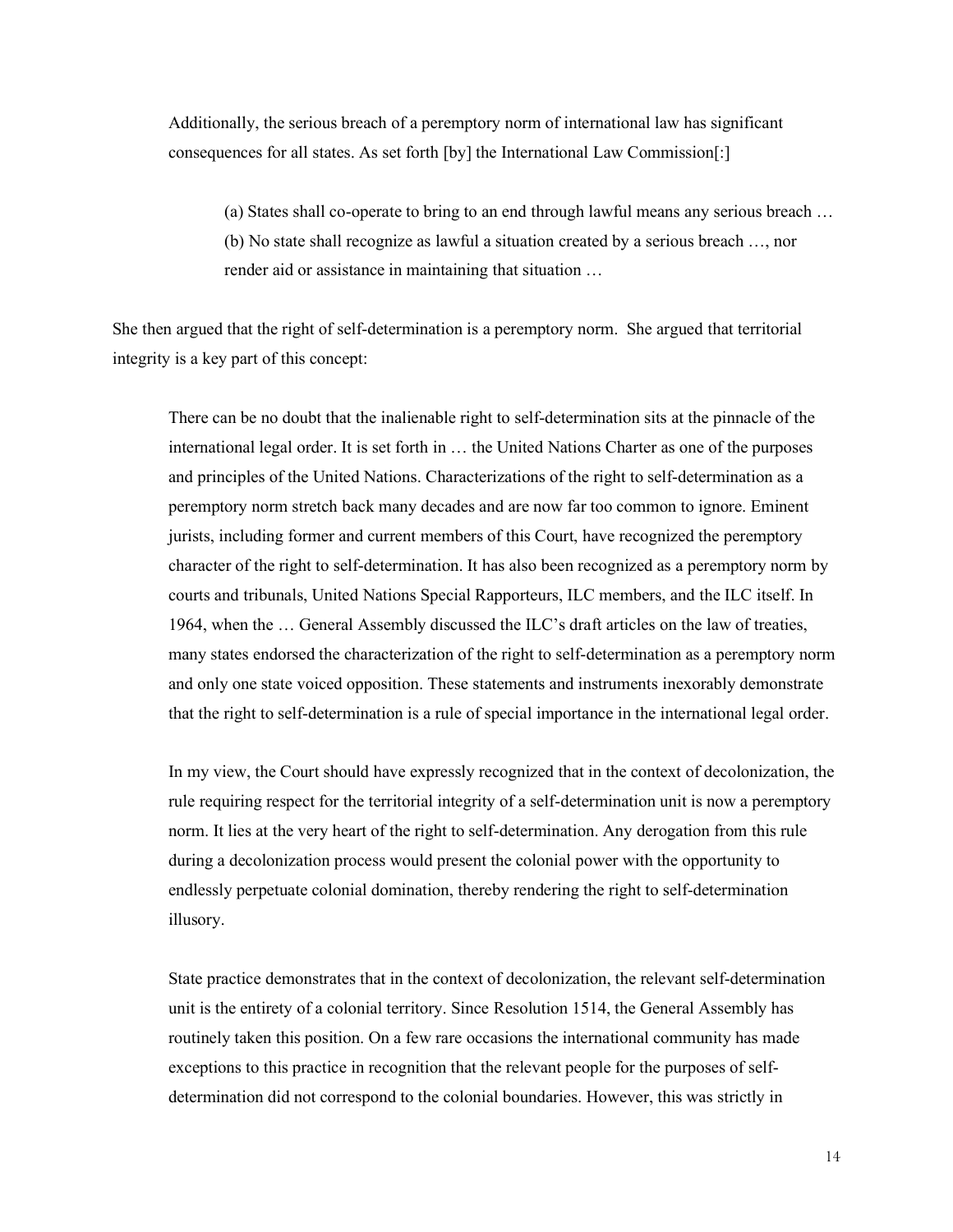accordance with the expression of the free and genuine will of the peoples concerned and did not constitute a derogation from their peremptory right to self-determination …

The Court has repeatedly alluded to the peremptory nature of the rule protecting the territorial integrity of a self-determination unit in cases in which that aspect of the right to selfdetermination was implicated. The Advisory Opinion in *Namibia* concerned South Africa's failure to respect the territorial integrity of Namibia … The Court implied that the right to selfdetermination had peremptory character in that context by indicating that all states had a duty of non-recognition which flowed … from general international law.

In *East Timor*, another case implicating territorial integrity and self-determination in the context of decolonization, the Court made an important contribution to the understanding of international law by observing that the "right of peoples to self-determination, as it evolved from the Charter and from United Nations practice, has an *erga omnes* character". It also alluded to the peremptory status of the rule protecting the territorial integrity of a self-determination unit by describing selfdetermination in that context as "one of the essential principles of contemporary international law".

In *Construction of a Wall*, the Court recognized that Israel's construction of a wall and Israeli settlements in occupied Palestinian territory could disrupt the territorial integrity of the Palestinian self-determination … The Court did not expressly hold that the right to selfdetermination is a peremptory norm. However, again, it implied the elevated status of that right within the hierarchy of international legal norms by venerating its "character and . . . importance" …

These cases should be read as confirming the widespread state recognition that the rule requiring respect for the territorial integrity of a self-determination unit in the context of decolonization is non-derogable. It is implicit in the third principle set forth in the Atlantic Charter of 1941, recognized in the Final Communiqué of the Asian-African conference of Bandung of 1955, declared as customary international law in … General Assembly Resolution 1514 [(1960)] …, and reinforced by the Charter of the Organization of African Unity of 1963. As today's Advisory Opinion confirms, it has come to be embodied in … the United Nations Charter. Presently, there is no state on the planet that has not signed on to an international legal instrument protecting the territorial integrity of a self-determination unit during the process of decolonization.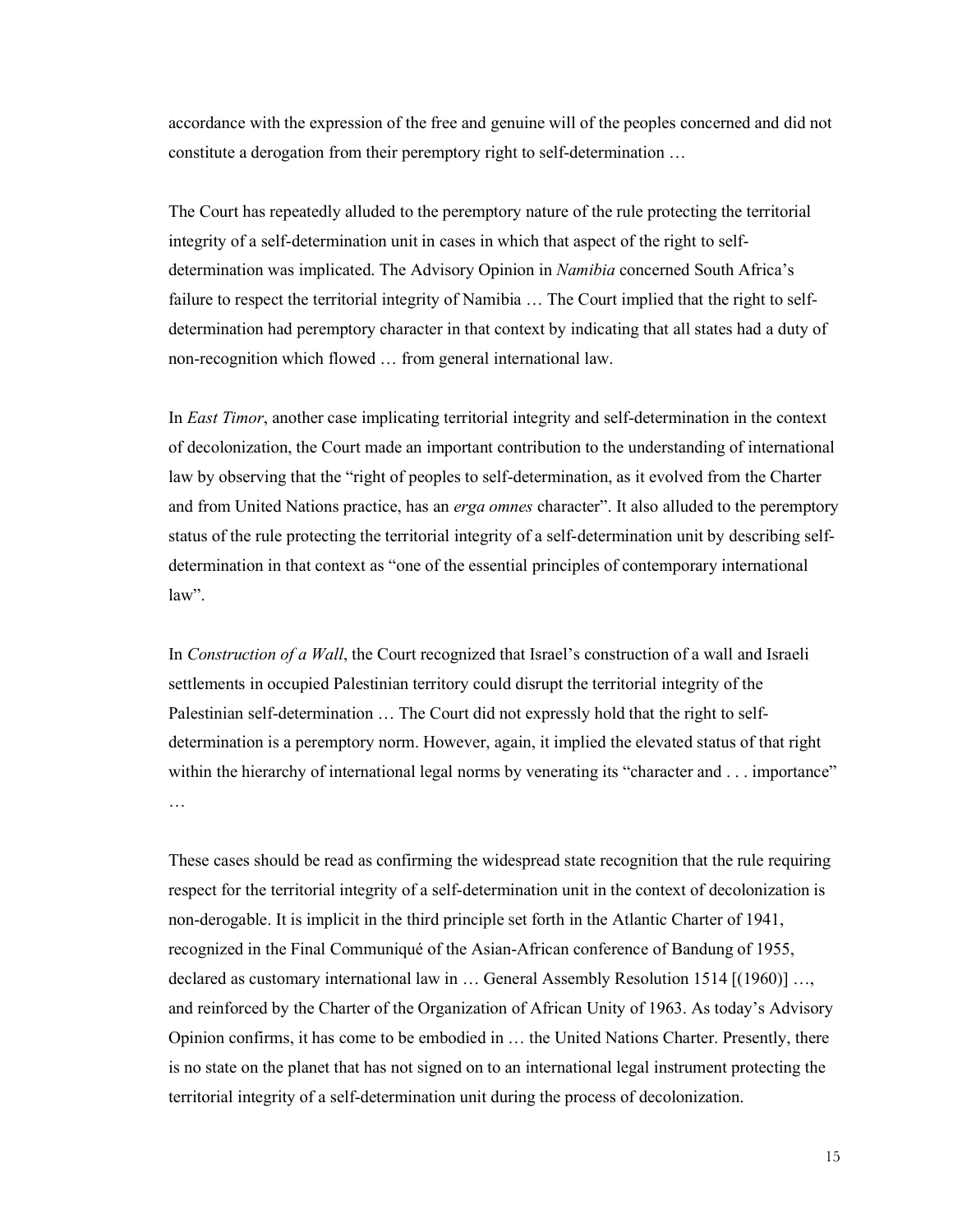The international community's consistent opposition to any act that disrupts territorial integrity during the decolonization process developed very early in United Nations practice. In its very first session the General Assembly passed Resolution 65 … rejecting South Africa's proposal to annex South West Africa. In 1966, it passed Resolution 2145 … declaring that South Africa had failed to fulfil its obligations to South West Africa under the mandate and terminating it. Resolution 2325 [(1966)], which the General Assembly passed in response to South Africa's continued presence in South West Africa, is particularly pertinent. It called on all member states to co-operate to end South Africa's flagrant violation of South West Africa's territorial integrity. The General Assembly reprised that call in Resolution 2372 [(1968)] and further invoked the duty of non-recognition by calling on all states "to desist from those dealing . . . which would have the effect of perpetuating South Africa's illegal occupation of Namibia". These duties achieved near universal compliance and eventually South West Africa became the independent Republic of Namibia.

Similarly, the international community strenuously opposed the attempt of a racist minority régime to establish the state of Southern Rhodesia in 1965 in violation of the right of the Zimbabwe people to self-determination. The General Assembly adopted Resolution 2022 … appealing to states not to recognize the minority government, and to co-operate to end the unlawful situation by … rendering moral and material help to the people of Zimbabwe in their struggle for independence. These duties were nearly universally observed by states and the people of Southern Rhodesia ultimately achieved independence in 1980 and became the Republic of Zimbabwe. Thus, South West Africa and Southern Rhodesia are both examples of the General Assembly invoking the universal co-operation and non-recognition duties associated with the breach of a peremptory norm due to violations of the territorial integrity of a self-determination unit.

The General Assembly also has a history of implying the special character of the territorial integrity rule. In Resolution 35/118, the General Assembly "[c]ategorically reject[ed] any agreement, arrangement or unilateral action by colonial and racist powers which ignores, violates, denies or conflicts with the inalienable rights of peoples under colonial domination to selfdetermination and independence". Its characterizations of self-determination as an "inalienable right" in a long string of resolutions concerning the territorial integrity of a self-determination unit imply that that right has a peremptory character in this context. If the rule protecting the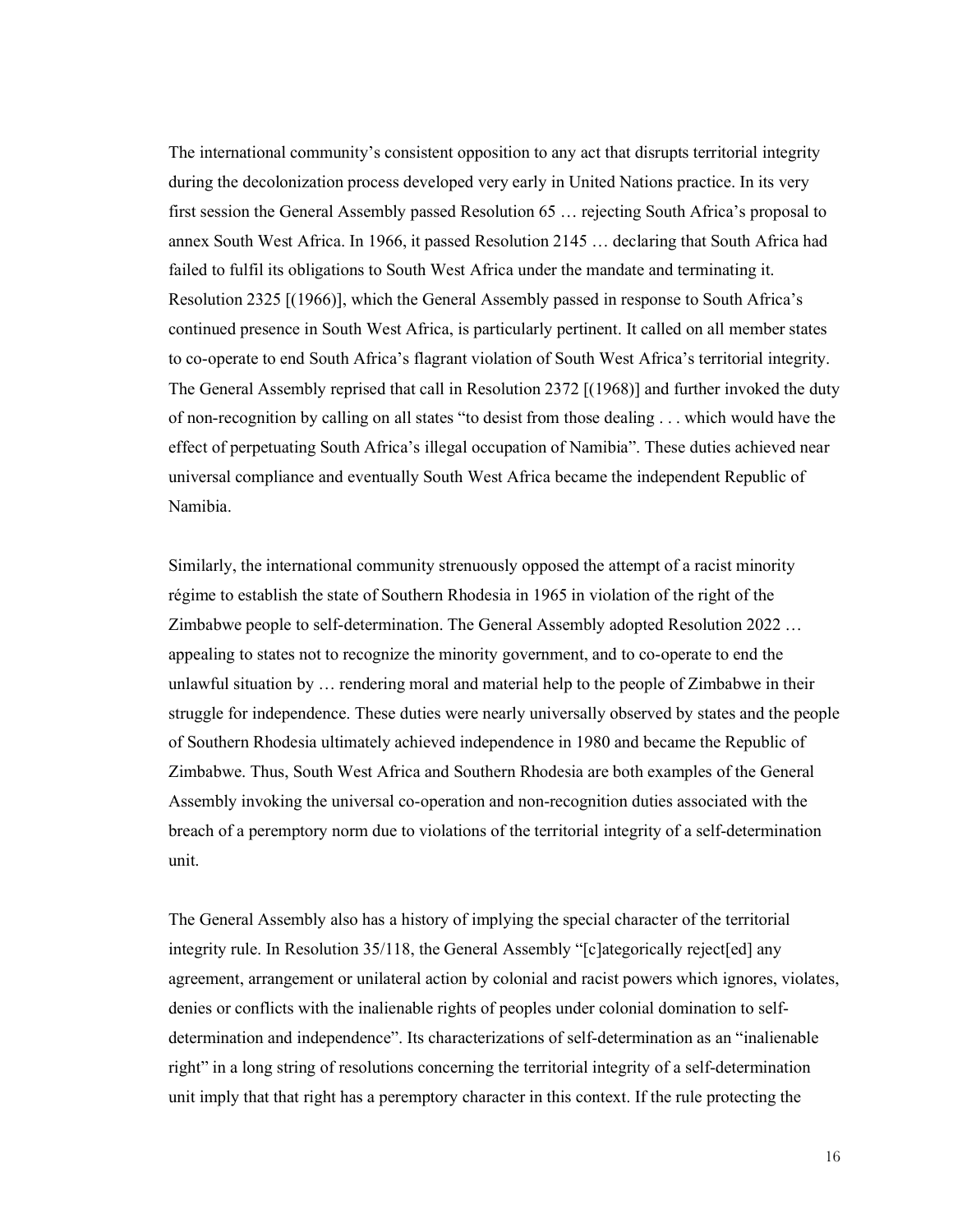territorial integrity of a self-determination unit is inalienable, it is difficult to imagine any circumstance under which its derogation would be permitted. The United Nations has also repeatedly characterized any attempt by a colonial administration to annex territory during the decolonization process as an act of aggression within the meaning of the United Nations Charter. The rule prohibiting aggression, or the unlawful use of force, has been widely recognized as a peremptory norm. Thus, when the General Assembly equates self-determination to nonaggression, it implies that self-determination also has a peremptory character.

Judge Sebutinde next argued that the United Kingdom's actions are a serious breach of a peremptory norm:

There can be no doubt that the United Kingdom's breach of the peremptory rule requiring respect for the territorial integrity of Mauritius during the decolonization process is serious. The United Kingdom used its position as the administering power for the purposes of territorial aggrandizement at the expense of the people of Mauritius. Its actions amounted to a *de facto* annexation that subverted the right of the people of Mauritius to self-determination by denying them any opportunity to express their will as to the fate of the Chagos Archipelago. This conduct is wholly irreconcilable with the right to territorial integrity. It negates the very *raison d'être* of Article 73 of the Charter — "to develop self-government [with] due account of the political aspirations of the peoples".

Finally, Judge Sebutinde specified what she believed were the consequences of the UK's actions. In particular, she mentioned the implications of her argument for the US:

Having failed to recognize the peremptory status of the territorial integrity rule in the context of decolonization, the Court has failed to properly articulate the consequences of the United Kingdom's internationally wrongful conduct. Any treaty that conflicts with the right of the Mauritian people to exercise their right to self-determination with respect to the Chagos Archipelago is void. This has clear implications for the agreement between the United Kingdom/United States. Further consequences flow from the serious nature of the United Kingdom's internationally wrongful conduct. All states are under an obligation to co-operate to bring an end to the United Kingdom's unlawful administration of the Chagos Archipelago. Moreover, all states are under an obligation not to recognize as lawful the situation created by the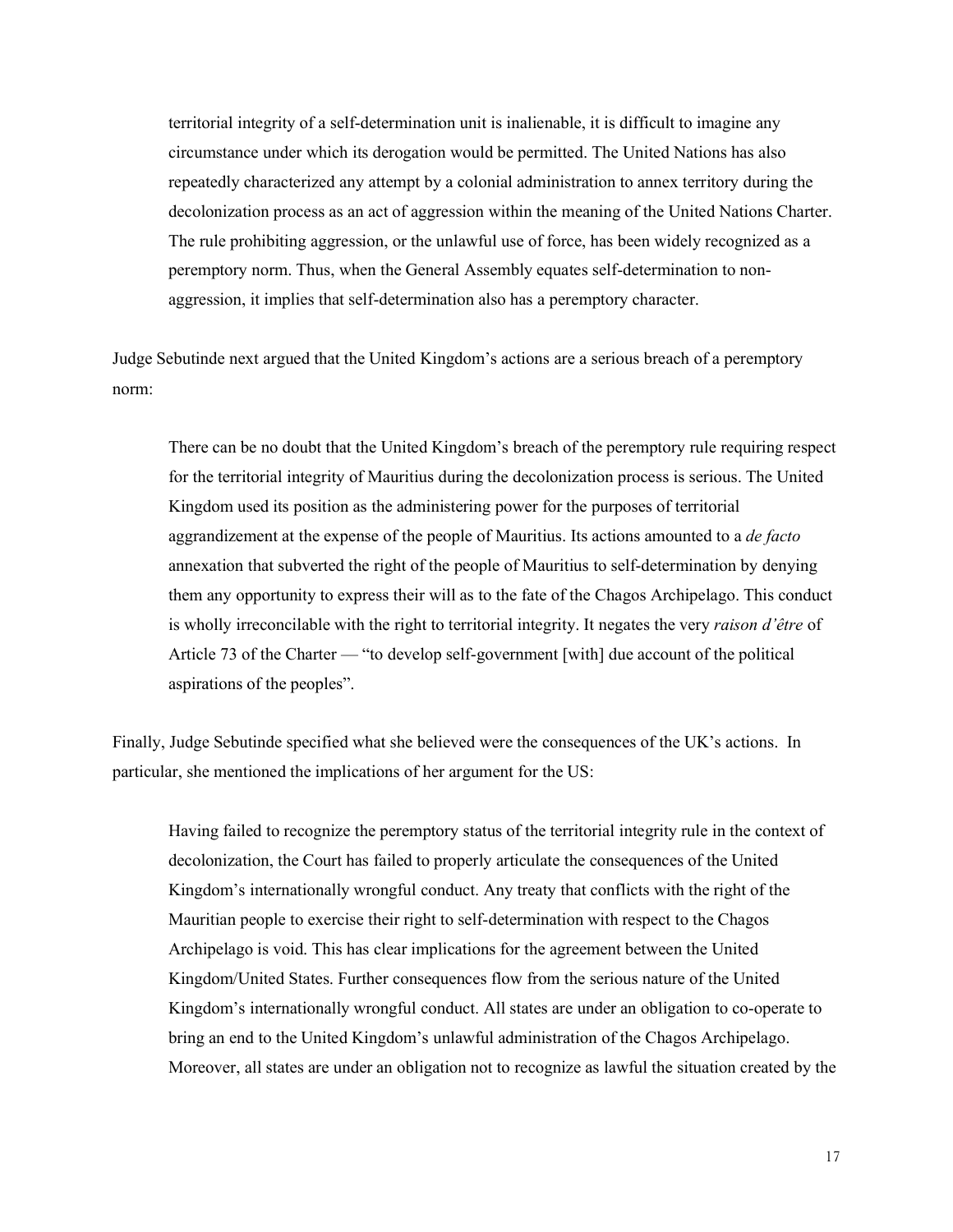United Kingdom's continued administration of the Chagos Archipelago and not to render aid or assistance in maintaining the illegal situation.

The consequences prescribed for serious breaches of peremptory norms reflect the special interest that the international community has in guaranteeing that they are honoured. Without the right to self-determination the entire international legal order would crumble. It is a bedrock principle on which so many rights that the international community holds dear are built. It is regrettable that almost six decades after the General Assembly passed Resolution 1514 …, the odious institution of colonization is yet to be eradicated and the right to self-determination is yet to be universally recognized …

Judge Sebutinde concluded her opinion by re-iterating the various strands of her argument.

The right of non-self-governing countries and peoples to self-determination existed under customary international law as a peremptory norm (*jus cogens*) by 1965 when the United Kingdom as administering power, separated the Chagos Archipelago from Mauritius. The right inhered in the Mauritian peoples, including the Chagossians, as a single non-self-governing territorial unit. The preservation of the territorial integrity of Mauritius as a single unit, prior to the attainment of independence, was an integral part of her right to self-determination. That right gave rise to a corresponding obligation upon the United Kingdom as administering power, not to take any measure that would dismember the territory of Mauritius or prevent her peoples (including the Chagossians) from being able to freely and genuinely express and implement their will concerning their political future with respect to the whole of their territory.

By detaching the Chagos Archipelago from Mauritius in 1965 and establishing a new colony ... prior to ascertaining the free and genuine will of the Mauritian people in that regard, the United Kingdom violated its obligation *erga omnes*, not just to Mauritius, but to the international community as a whole, not to take any measure that would prevent the Mauritian people from freely exercising their right to self-determination with respect to the whole of their territorial unit to which that right related. As a result, the process of decolonization of Mauritius was not lawfully completed when she attained independence in 1968.

Accordingly the people of Mauritius still possess the right to self-determination in relation to the whole of their territory (including with respect to the Chagos Archipelago) and the United